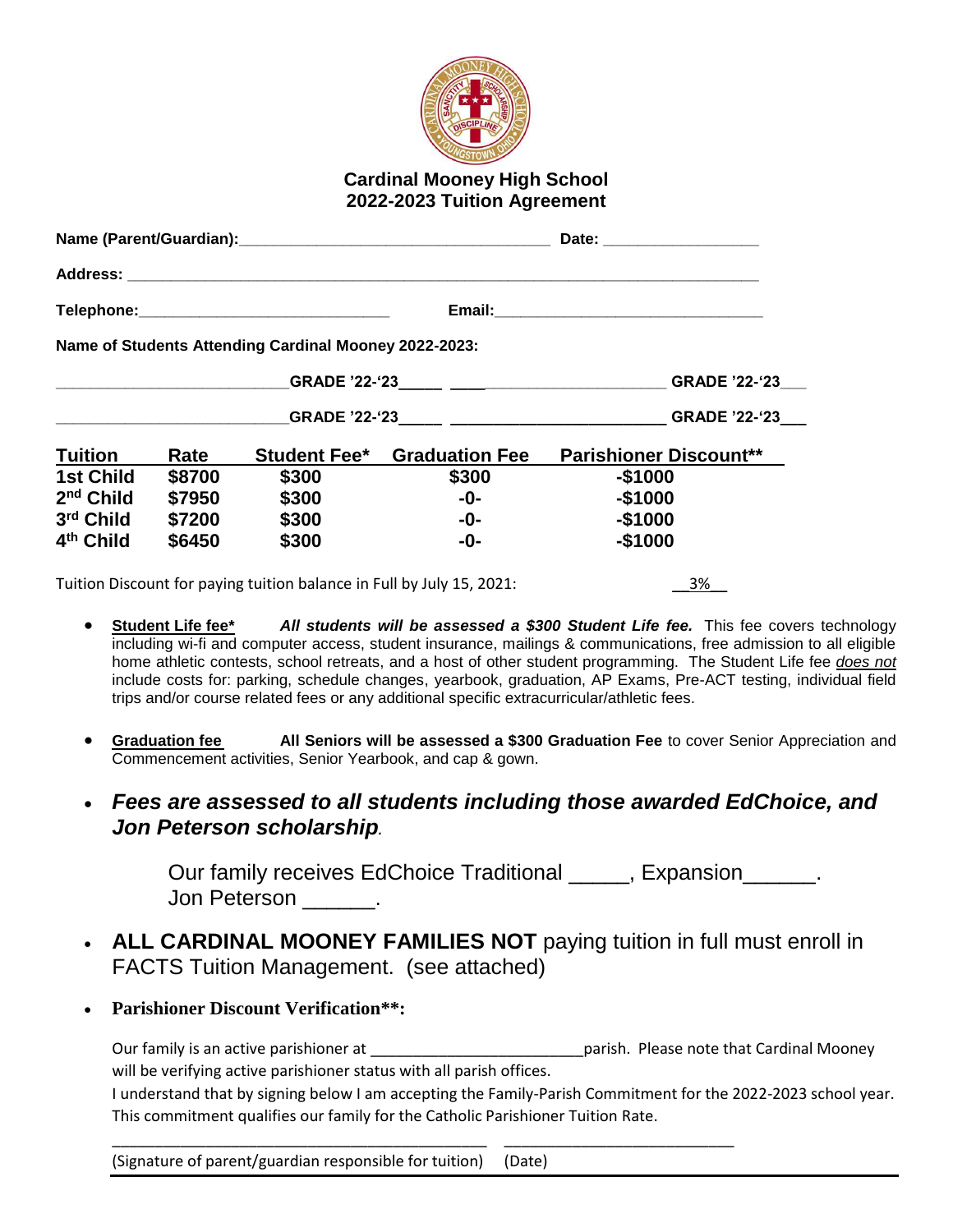**Families have the following options to pay tuition and fee(s):**

- **Payment in full by cash or check no later than July 15, 2022 (A 3% discount will be applied)**
- **Enrollment in FACTS Tuition Management program is required by all families not paying their tuition in full (see attached information sheet). There is a \$45 cost per family for enrolling in FACTS.**
- **Diocese of Youngstown Federal Credit Union Tuition Loan**

### **Financial Aid and Scholarship**

Please note that Financial Aid and Scholarship(s) are available. Families must apply for all aid through FACTS. All past scholarships will only be considered once a family has applied for aid through FACTS. **Deadline is February 28, 2022**

Once a family has applied for AID through FACTS they are able to submit an application for Scholarships. These scholarships are listed on the Cardinalmooney.com website. Applications will be made available to families enrolled in FACTS for the 2022-2023 school year upon request.

Families who apply for AID through FACTS are also registered for the Diocese of Youngstown Foundation Catholic School Tuition Assistance Fund. This scholarship is given annually by the Diocese to the neediest of families (that are not receiving Ed Choice).

#### **EdChoice**

**The State of Ohio offers two EdChoice programs.** 

- 1. The **Educational Choice (EdChoice) Traditional Scholarship Program** offers students in grades K 12 the opportunity to attend a private school for a reduced cost. Students from designated public school districts qualify for these scholarships.
- 2. The **EdChoice Expansion Program** is an income-based program. It provides students in grades K–12 the opportunity to attend a private school for a reduced cost whose families meet 250% of the Federal Poverty Guidelines. This program is only open to students who do not qualify for the Educational Choice Scholarship.

To apply/renew, families must meet the eligibility requirements defined by the State of Ohio. Please complete and submit the EdChoice application or EdChoice Renewal form as well as the income verification form.

Guidelines and forms are available at **Education.Ohio.gov Questions, Patty Kalasky at [PKalasky@youngstowndiocese.org](mailto:PKalasky@youngstowndiocese.org)**

#### **Jon Peterson**

The following guidelines will apply to all students who are eligible, and awarded the Jon Peterson scholarship in the 2021-2022 Academic year.

A maximum of \$6,000 of the awarded amount of the Jon Peterson scholarship will be used towards tuition.

All families will be responsible for tuition and fees over \$6,000.

**2545 Erie St. Youngstown OH 44507 330-788-5007 CardinalMooney.com**